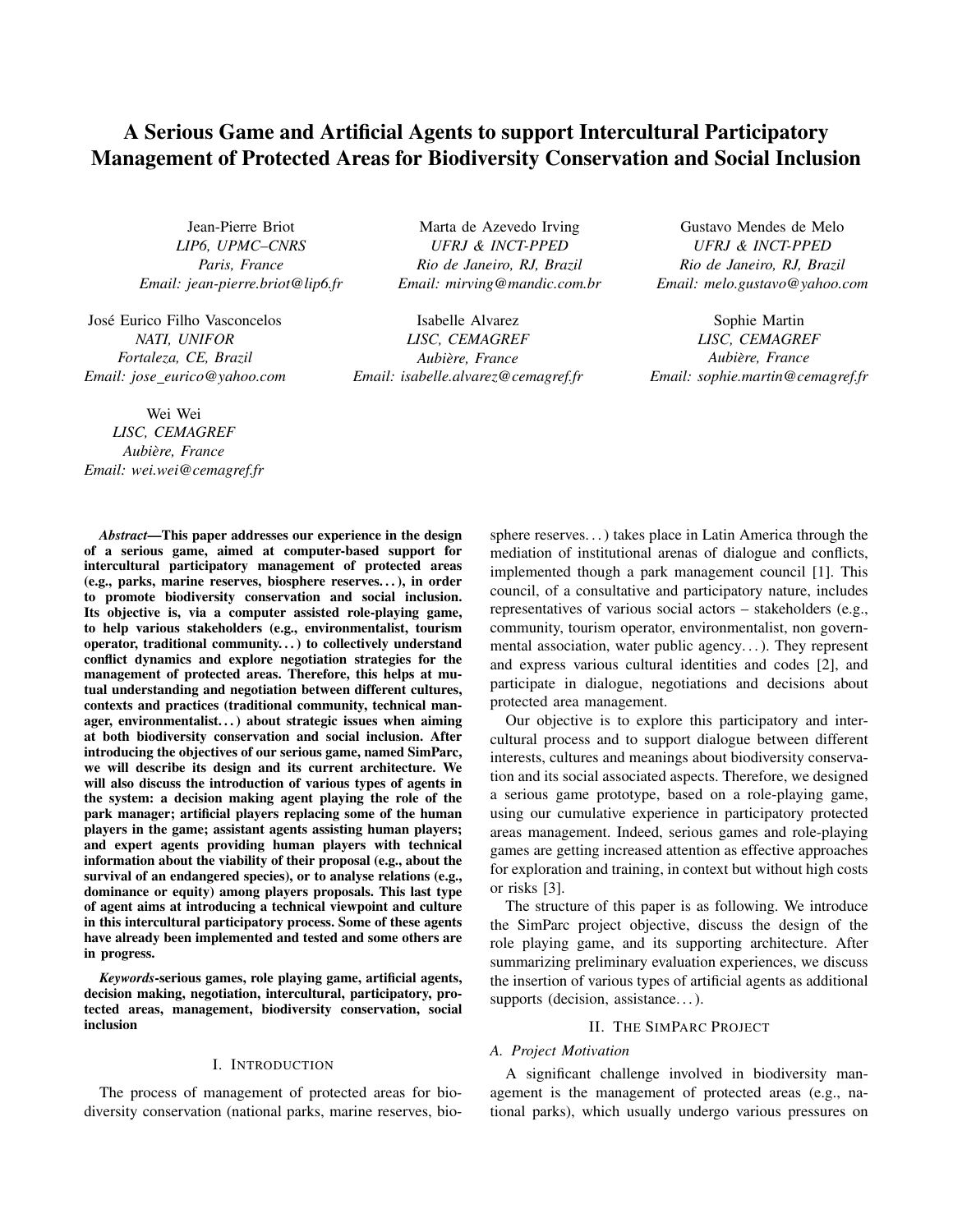resources, use and access, which results in many conflicts. This makes the issue of conflict resolution a key issue for the participatory management of protected areas. Methodologies intending to facilitate this process are being addressed via bottom-up approaches that emphasize the role of local actors. Examples of social actors involved in these conflicts are: park managers, local communities at the border area, tourism operators, public agencies and nongovernmental organizations (NGOs). Examples of inherent conflicts connected with biodiversity protection in the area are: irregular occupation, inadequate tourism exploration, water pollution, environmental degradation and illegal use of natural resources. These conflicts occur because of different cultures, contexts and practices [1].

Our SimParc project aim is to help various stakeholders at collectively understand conflicts in parks management and negotiate strategies for handling them. The origin of the name SimParc stands in French for "Simulation Participative de Parcs". It is based on the observation of several case studies in Brazil. However, we chose not to reproduce exactly a real case, in order to leave the door open for broader game possibilities.

## *B. Approach*

Our initial inspiration is the companion modeling (Com-Mod) approach about participatory methods to support negotiation and decision-making for participatory management of renewable resources They pioneer method, named MAS/RPG, consists in coupling multi-agent simulation (MAS) of the environment resources and role-playing games (RPG) by the stakeholders [4]. The RPG acts like a "social laboratory", because players of the game can try many possibilities, without real consequences. The results of the simulation runs (MAS), interlaced with the different game steps, allow players to understand the consequences of their decisions and actions and the interrelations with other players. Recent offsprings like Simulacion [5], JogoMan- ´ ViP [6] and gumonji/Q [7], have proposed further integration of role-playing into simulation, distributed support for roleplaying and the insertion of artificial agents, as players or as assistants. Other examples of serious games, specially focused at managing cultural differences and relations, are the ELECT BiLAT system, for training army members in conducting bilateral meetings and negotiations in a specific cultural context [8], and the ORIENT system [9], for developing inter-cultural empathy.

#### III. THE SIMPARC ROLE-PLAYING GAME

## *A. Game Objectives*

Current SimParc game has an epistemic objective: to help each participant discover and understand the various factors, conflicts and the importance of dialogue for a more effective management of parks. Note that this game is not (or at least not yet) aimed at decision support (i.e., we do not expect the resulting decisions to be directly applied to a specific park).

The game is based on a negotiation process that takes place within the park council. This council, of a consultative nature, includes representatives of various stakeholders (e.g., community, tourism operator, environmentalist, non governmental association, water public agency...). The actual game focuses on a discussion within the council about the "zoning" of the park, i.e. the decision about a desired level of conservation (and therefore, use) for every sub-area (also named "landscape unit") of the park. We consider nine pre-defined potential levels (that we will consider as types) of conservation/use, from more restricted to more flexible use of natural resources, as defined by the (Brazilian) law. Examples are: Intangible, the most conservative use, Primitive and Recuperation. See at Figure 1 a snapshot of one of the game player window, showing the map of the park and the possible types of conservation to be selected.



Figure 1. SimParc interface for selecting conservation types.

The game considers a certain number of players' roles, each one representing a certain stakeholder. Each player, as in any role-playing game, has to embody the designed/selected role with its respective background culture, postures and objectives. To facilitate the incorporation of the role by the player, SimParc offers a set of personas to represent him/her during the game (see Figure 2). Depending on its profile and the elements of concerns in each of the landscape units (e.g., tourism spot, people, endangered  $species...$ ), each player will try to influence the decision about the type of conservation for each landscape unit. It is clear that conflicts of interest will quickly emerge, leading to various strategies of negotiation (e.g., coalition formation, trading mutual support for respective objectives, etc).

A special role in the game is the park manager. He is a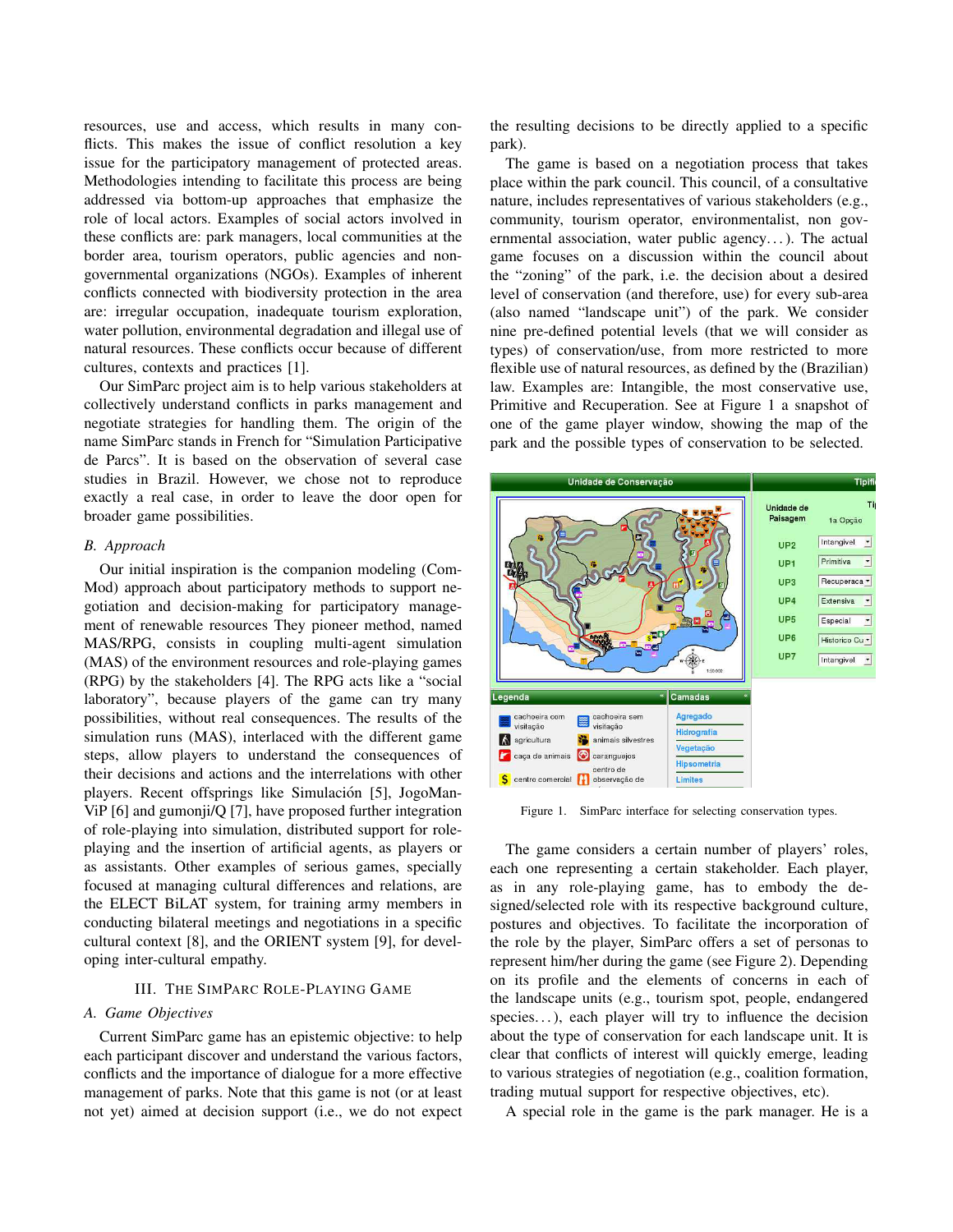

Figure 2. Some examples of personas offered in SimParc.

participant of the game, but as an arbiter and decision maker, and not as a direct player. He observes the negotiation taking place among players and takes the final decision about the types of conservation for each landscape unit. (It is important to note that this follows the situation of a real national park in Brazil, where the park management council - composed of representatives of diverse stakeholders - is only of a consultative nature, thus leaving the final decisions to the manager.) Decision by the park manager is based on the legal framework, on the negotiation process among the players, and on his personal profile (e.g., more conservationist or more open to social concerns) [1]. He may also have to explain his decision, if the players so demand.

### *B. Game Cycle*

The game is structured along six steps, as illustrated in Figure 3.



Figure 3. The six steps of the SimParc game.

At the beginning (step 1), each participant is associated with a role. Then, an initial scenario is presented to each player, including the setting of the landscape units, the possible types of use and the general objective associated to his role. Then (step 2), each player decides a first proposal of types of use for each landscape unit, based on his/her understanding of the objective of his/her role and on the initial setting. Once all players have done so, each player's proposal is made public.

In step 3, players start to interact and to negotiate about their proposals. This step is, in our opinion, the most important one, where players collectively build their knowledge by means of an intercultural argumentation process. In step 4, they revise their proposals and commit themselves to a final proposal for each landscape unit. In step 5, the park manager makes the final decision, considering the negotiation process, the final proposals and also his personal profile (e.g., more conservationist or more sensitive to social issues). Each player can then consult various indicators of his/her performance (e.g., closeness to his initial objective, degree of consensus, etc.). He can also ask for an explanation about the park manager decision rationales.

The last step (step 6) "closes" the epistemic cycle by considering the possible effects of the decision. In the current game, the players provide a simple feedback on the decision by indicating their level of acceptance of the decision.

A new negotiation cycle may then start, thus creating a kind of learning cycle. The main objectives are indeed for participants: to understand the various factors, cultures and perspectives involved and how they are interrelated; to negotiate; to try to reach a group consensus; and to understand cause-effect relations based on the decisions.

An ongoing sub-project plan is to introduce some assistance to players and to the park manager about evaluation of the quality of a decision (e.g., the survival of an endangered species), using viability theory [10]. Note that a completely validated model is not indispensable as the park is fictive and the objective is credibility, not realism.

#### IV. THE SIMPARC GAME SUPPORT ARCHITECTURE

#### *A. Design and Implementation of the Architecture*

Our current prototype benefited from our previous experiences (game sessions and prototype) and has been based on a detailed design process. Based on the system requirements, we adopted Web-based technologies (more precisely J2E and JSF) that support the distributed and interactive character of the game as well as an easy deployment.

Figure 4 shows the general architecture and communication structure of SimParc current prototype. Distributed users (the players and the park manager) interact with the system mediated internally by communication broker agents (CBA). The function of a CBA is to abstract the fact that each role may be played by a human or by an artificial agent. A CBA also translates user messages in http format into multi-agent KQML format and vice versa. For each human player, there is also an assistant agent offering assistance during the game session (see more details in [11]). During the negotiation phase, players (human or artificial) negotiate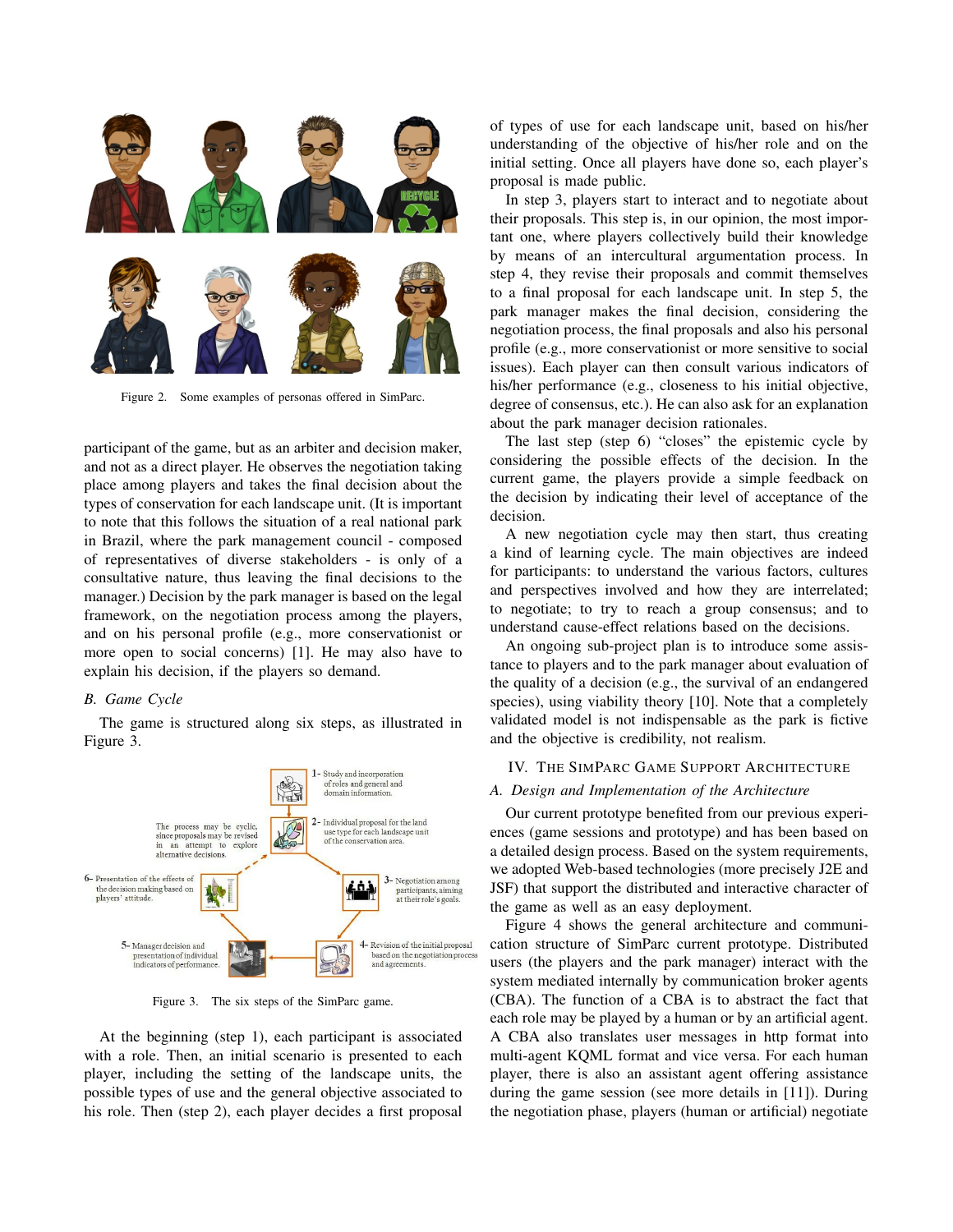

Figure 4. SimParc general architecture.

among themselves to try to reach an agreement about the type of use for each landscape unit (sub-area) of the park.

A Geographical Information System (GIS) offers to users different layers of information (such as flora, fauna and land characteristics) about the park geographical area. All the information exchanged during negotiation phase – namely users' logs, game configurations, game results and general management information – are recorded and read from a PostgreSQL database.

### *B. Interface*

| <b>Mapa</b>                                                                                                                                                                  |  |
|------------------------------------------------------------------------------------------------------------------------------------------------------------------------------|--|
| Ordem Hierárquica                                                                                                                                                            |  |
| 16:57:45: teste Propõe Eu proponho o uso intensivo para a Unidade<br>16:58:40: teste2 Discorda Eu discordo e acho que se deve utilisar<br>16:59:11: teste Pergunta Por quê?; |  |
|                                                                                                                                                                              |  |

Filtros e Atributos para a Visualização da Negociação Intenção: Assunto: Emissor:  $\ddot{\circ}$ Unidade de Paisage<sup>3</sup> Pergunta teste Emissor: Intenção: Sobre: teste Propõe  $\ddot{\circ}$ Unidade de Paisagem 1  $\ddot{\cdot}$ 

Figure 5. SimParc negotiation interface.

The interface for negotiation is shown at Figure 5. It includes advanced support for negotiation (rhetorical markers and dialogue filtering/structuring mechanisms), access to different kinds of information about other players, land, law and the help of a personal assistant. The interface for the players selecting the desired types of conservation has been shown at Figure 1. In this interface, the players can analyze the area based in its different layers (e.g., land, hydrography, vegetation. . . ).

## *C. Preliminary Evaluation*

SimParc computer prototype has been tested through two game sessions by domain expert players in January 2009 and in January 2010 (see Figure 6). The 9 roles of the game and the park manager were played by humans. Among these 10 human players, 8 were experts in park management (researchers and professionals, one being a professional park manager in Brazil). The two remaining players were not knowledgeable in park management. One was experienced in games (serious games and video games) and the other one a complete beginner in all aspects.



Figure 6. SimParc game session.

Overall, the game was well evaluated by the human players. We analyzed data on the game sessions (written questionnaires, recorded debriefing, etc.) and a detailed analysis is presented in [11]. An interesting finding after the sessions was also that all players learned and took benefit of the game. The experts explored and refined strategies for negotiation and management, whereas the beginner player took benefit of the game as a more general educational experience about environmental management. In other words, the game appeared to be tolerant to the actual level of expertise of players, an aspect which had not been planned ahead. We believe these preliminary results are very encouraging and we will conduct new game sessions with experts.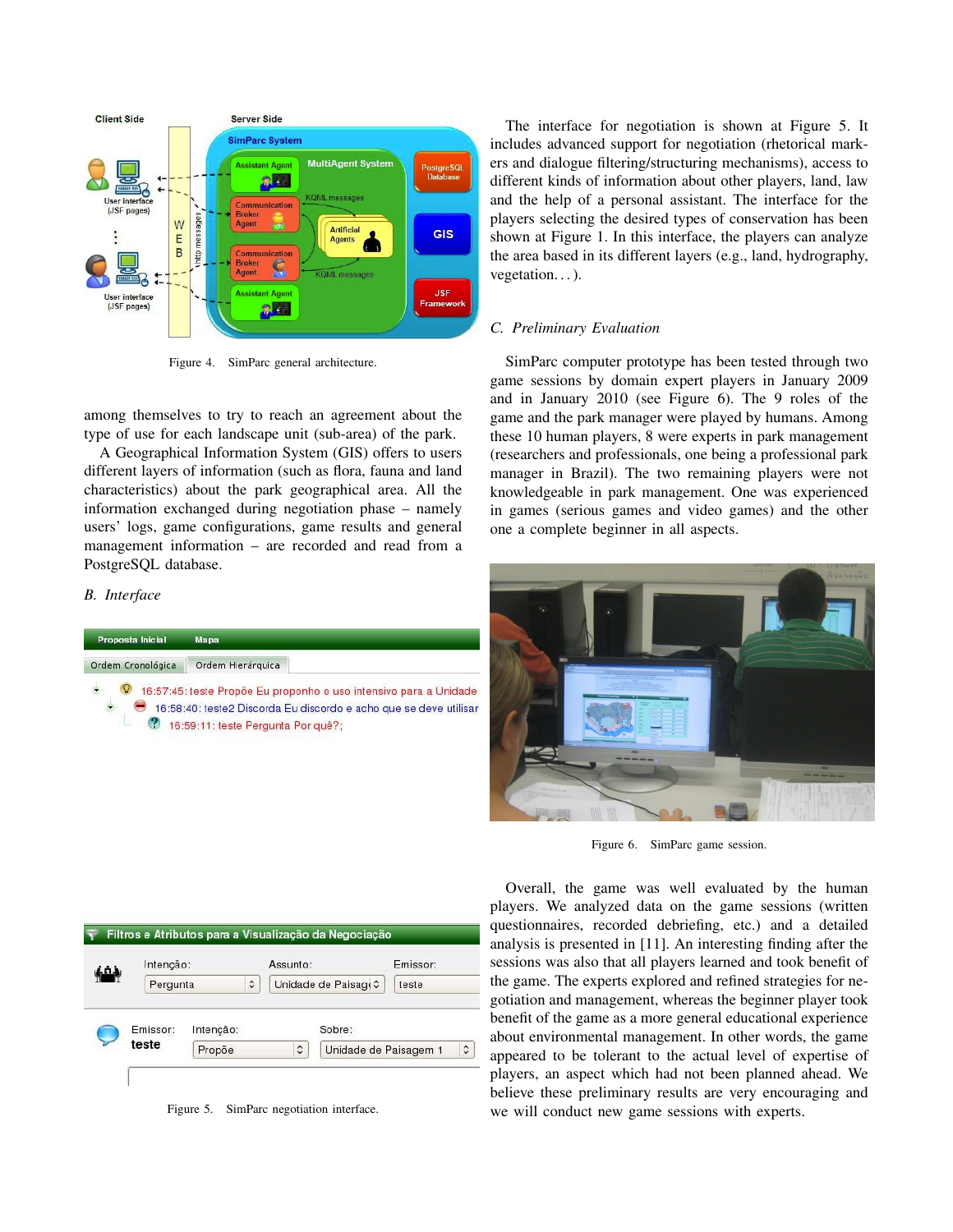# V. ARTIFICIAL AGENTS

We are integrating different types of artificial agents into the prototype:

- a decision making agent, playing the role of the park manager;
- artificial players, to replace some of the human players in the game;
- assistant agents, to assist human players;
- and expert agents, that can provide human players with technical information about the viability of their proposal (e.g., about the survival of an endangered species), or to analyse relations (e.g., dominance or equity) among players proposals.

# *A. Park Manager Agent*

As explained in Section III-B, the park manager acts as an arbitrator in the game, making a final decision for conservation types for each landscape unit. He also explains its decision to all players. The park manager may be played by a human or by an artificial agent. This is set by the game manager when configuring a new game session [11].

The park manager current agents architecture is structured in two phases. The first decision step concerns agent's individual decision-making process, deliberating about conservation types for each landscape unit. Broadly speaking, the park manager agent builds its preference preorder over allowed levels of conservation. An argumentation-based framework [12] has been implemented to support the decision making. The key idea is to use the argumentation system to select the desires the agent is going to pursue: natural park stakes and dynamics are considered in order to define objectives for which to aim. Hence, decision-making process applies to actions, i.e. levels of conservation, which best satisfy selected objectives. The second step consists in taking account of players preferences, with the possibility to adjust the profile of the park managers, from autocratic to democratic, and therefore the influence of players votes. Therefore, an original method for combining players votes and the park manager vote, based on an influence function, has been designed.

The resulting architecture [13] has been implemented and tested offline and its outputs (decision and arguments) have been validated by our project domain experts. Next step is to organize a new series of game sessions, with an online test of the artificial park manager architecture. Some possible future work is also to use the traces of arguments produced for the decision as a basis for the explanation of the decision to players.

## *B. Artificial Players*

Artificial players represent an ongoing research based on previous experience on virtual players in a computersupported role-playing game, JogoMan-ViP [6]. The idea is to possibly replace some of the human players by artificial agents. The two main motivations are: (1) the possible absence of sufficient number of human players for a game session and (2) the need for testing in a systematic way specific configurations of players profiles. The artificial players will be developed along existing park manager agent architecture (see previous Section V-A), with the addition of negotiation and interaction modules. We plan to use the argumentation capabilities to generate and control the negotiation process. In a future stage, we plan to use automated analysis of recorded traces of interaction between human players in order to infer models of artificial players. In some previous work [5], genetic programming had been used as a technique to infer interaction models, but we also plan to explore alternative induction and machine learning techniques, e.g., inductive logic programming.

## *C. Assistant Agents*

The assistant agents have been designed to assist players through the game. It is important to emphasize that the user has total control over his assistant, enabling or disabling it at anytime. The basic initial function of these agents is to present and explain each step of the game. During the negotiation step, assistant agents may also propose to participants some helpful information, in order to improve their analysis concerning the negotiation. For instance, they may inform a player about computed indicators such as affinity (compatibility) with other players proposals, participation, influence. . . Since we decided to favor a bottomup approach, we decided to avoid intrusive assistant agents through the game. We believe that intrusive assistant agents could interfere in the players cognitive processes. That is why our assistant agents cannot suggest players a decision. A first assistant agent prototype has already been implemented and tested through game sessions.

## *D. Expert Agents*

We are also working on expert agents that can provide the human players with information about the efficiency of a given park management policy (considering conflicting stakes such as the survival of an endangered species and cultural tourism), or that can suggest modifications of a given policy in order to improve the resilience of the park (i.e., its resistance to perturbation, regarding the issues at stake). Mathematical viability theory [10] allows to identify the policies that can retain or restore desirable properties of a dynamical system, as it has been shown for lake eutrophication [14]. It is far better to ask the players for desirable properties than for optimization objectives, which are generally not unique and unknown for environmental issues. With viability theory, players have to define desirable properties as constraints on the park state variables. We expect this method to be easy to implement in a participatory game, since the constraints define in fact satisfactory areas. Discussion about areas should be easier than discussion